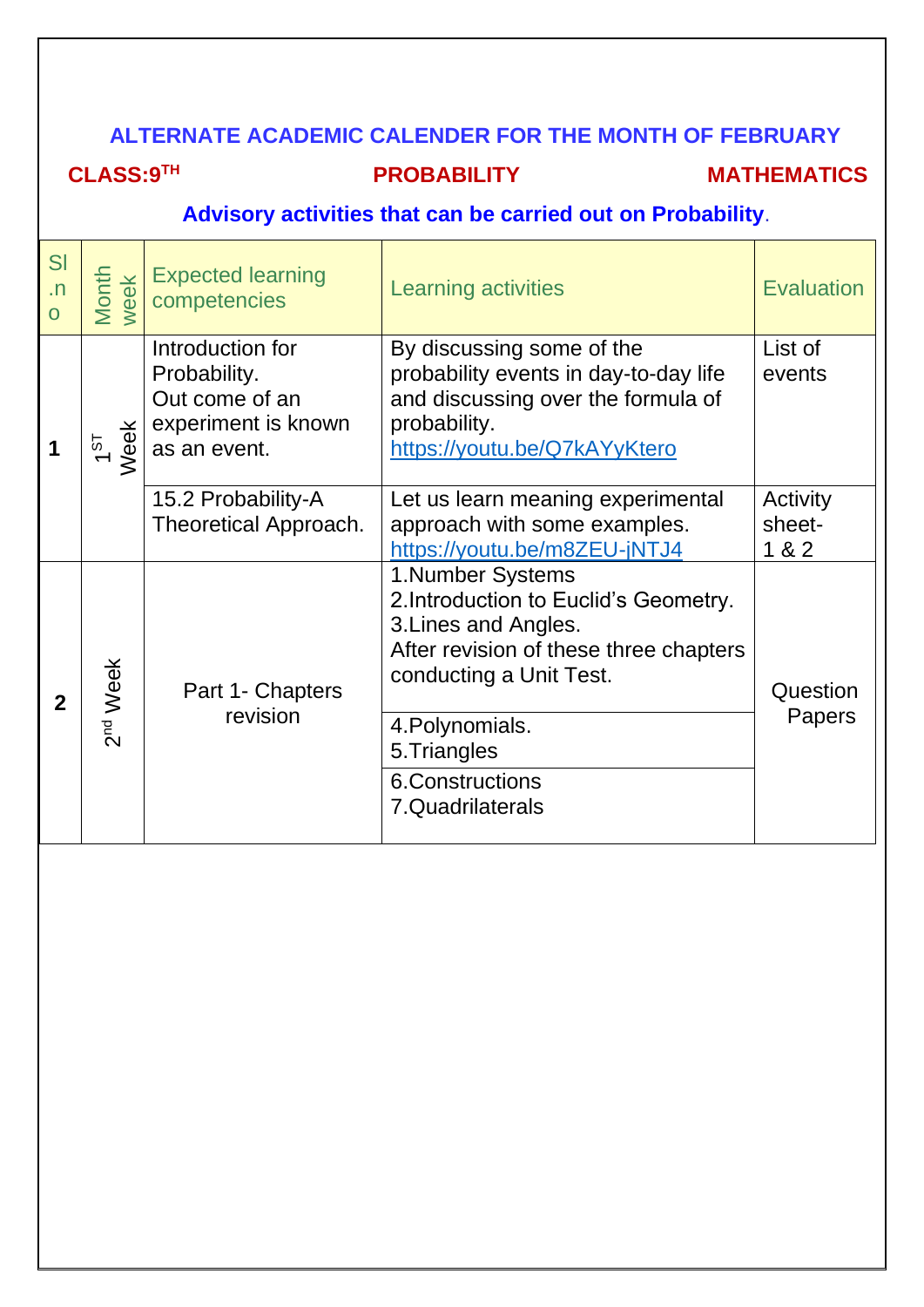#### **PROBABILITY**

Probability: Probability means the extent to which an event is likely to occur.

Radom experiment: An experiment, whose outcome is from the events that aren completely know but exact outcome is not known

Example: 1) Any game 2) tossing a coin 3) Examination result

4)Throwing a disc 5) Picking a colour marble from a box

The Result set (Sample Space): Set of all possible outcomes of a statistical experiment. It is denoted by S

| SI.no | Radom experiment            | <b>Sample Space</b>         |
|-------|-----------------------------|-----------------------------|
|       | Any game                    | $S = \{loose, win\}$        |
|       | Coin tossed                 | $S = \{head, tail\}$        |
| 3     | Exam result                 | $S = \{Pass, fail\}$        |
|       | Throwing a die              | $S = \{1, 2, 3, 4, 5, 6\}$  |
| 5     | Picking a marble from a box | $S = \{ red, blue, green\}$ |

An Event: An outcome or defines collection of outcomes of a random experiment, it is denoted by E.

Probability of an event= $\frac{Number\ of\ trials\ in\ which\ the\ event\ happens}{Total\ number\ of\ trials}$ Total number of trials

$$
\mathsf{P}(\mathsf{E}) = \frac{n(E)}{n(S)}
$$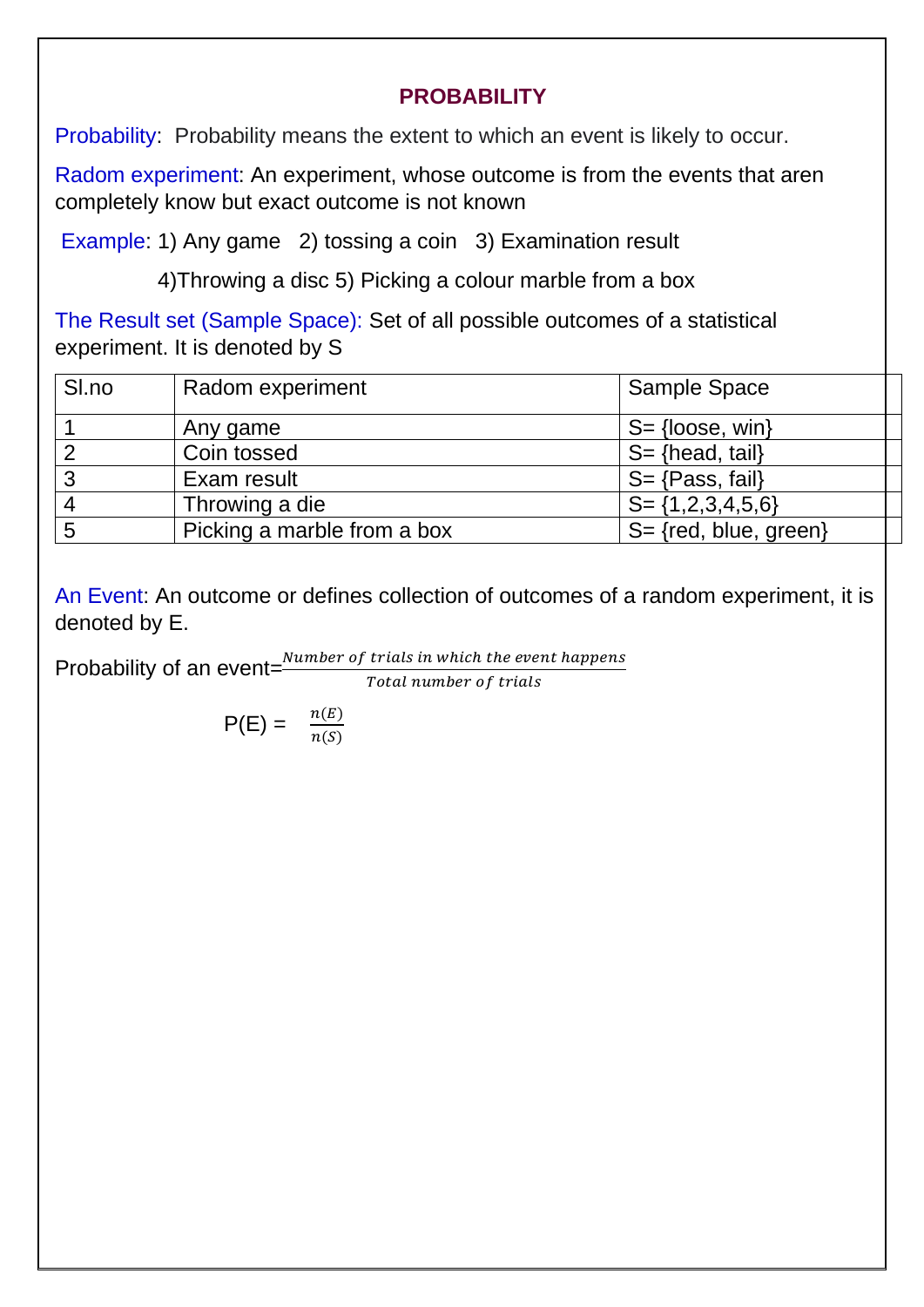### **PROBABILITY AVTIVITY SHEET-1**

1.What is probability?

2. What is experimental or empirical probabilities?

3.What is the result set or the sample space?

4.What is an event?

5.Write the experimental probabilities when a coin is tossed.

6.Write the experimental probabilities when a die is thrown.

7Formula to find the event of a probability.

8.Write experimental probability of the exam result.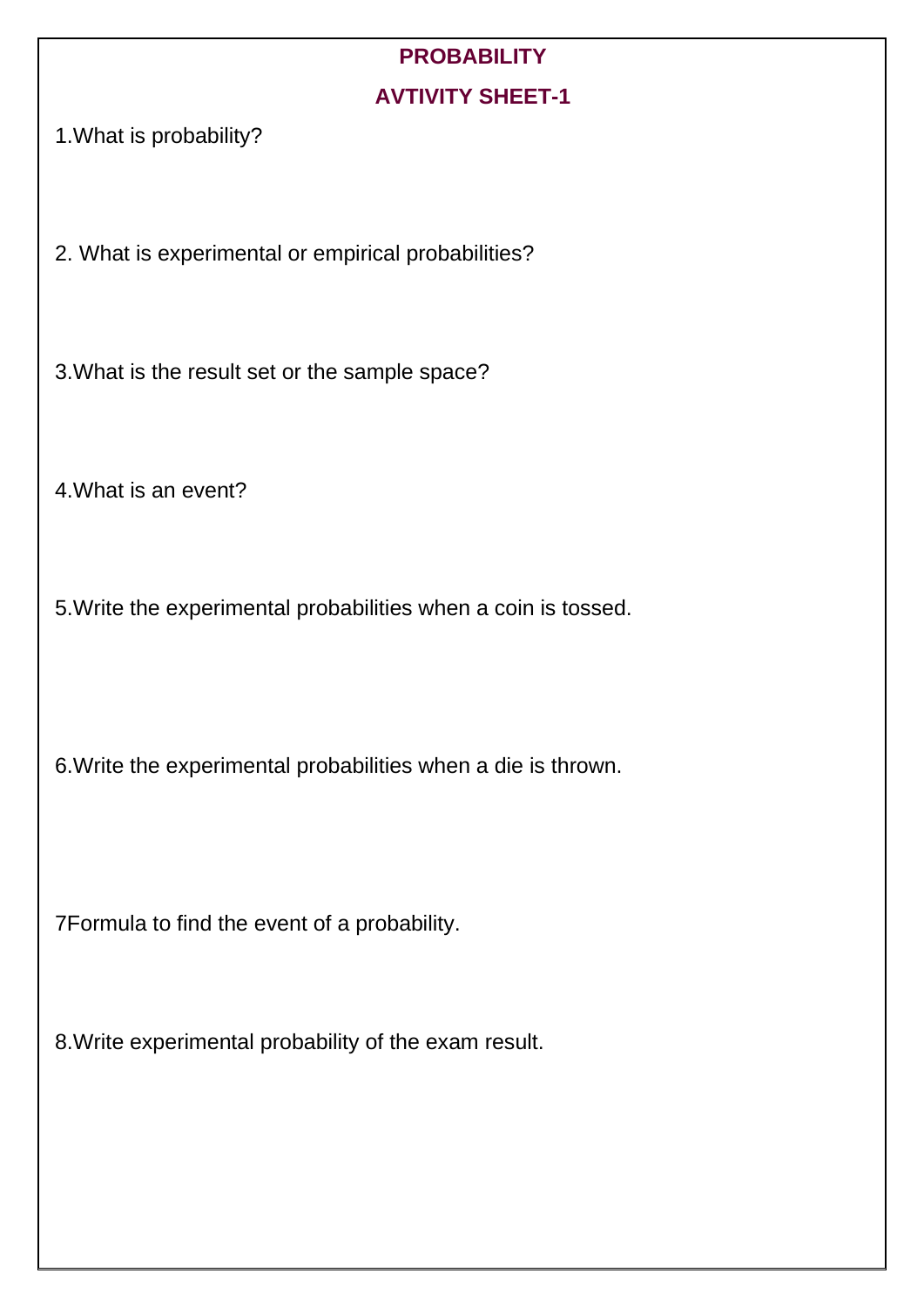#### **PROBABILITY**

#### **AVTIVITY SHEET-2**

EXAMPLE: A die is thrown 1000 times with the frequencies for the outcomes 1,2,3,4,5 and 6 as given in the following table. Find the probability of getting each outcome.

| <i>v</i> tcome<br>ulur |                |                    |                 |          |                    |                |
|------------------------|----------------|--------------------|-----------------|----------|--------------------|----------------|
| auency<br>، د،         | 7 <sup>c</sup> | $\mathbf{r}$<br>◡◡ | $- -$<br>∽<br>∼ | AC<br>ーご | --<br>$\mathbf{L}$ | <b>QC</b><br>◡ |

Solution: Let  $E_1$  denote the events of getting the outcome where i- 1,2,3,4,5,6.

Then Probability of the outcome1= $P(E_1) = \frac{Frequency \ of \ 1}{Total \ 1}$ Tatal number of times the die is thrown  $P(E_1) = \frac{179}{1000}$  $\frac{1}{1000}$  = 0.179 Similarly,  $P(E_2) = \frac{150}{100}$  $\frac{150}{1000} = 0.15$  ,  $P(E_3) = \frac{157}{0100}$  $\frac{137}{01000} = 0.157,$  $P(E_4) = \frac{149}{1000}$  $\frac{149}{1000} = 0.149$ ,  $P(E_5) = \frac{175}{1000}$  $\frac{175}{1000} = 0.175$ and  $P(E_6) = \frac{190}{100}$  $\frac{190}{1000} = 0.19$ 

Therefore,  $P(E_1) + P(E_2) + P(E_3) + P(E_4) + P(E_5) + P(E_6) = 1$ 

#### DO IT YOURSELF:

1) A tyre manufacturing company kept a record of the distance covered before a tyre needed to be replaced. The table shows the results of 1000 cases.

| Distance (in $km$ )   Less than |      | 4000 to 9000 | <sup>∣</sup> 9001 to | More than |
|---------------------------------|------|--------------|----------------------|-----------|
|                                 | 4000 |              | 14000                | 14000     |
| Frequency                       | 20   | 210          | 325                  | 445       |

If you buy a tyre of this company, what is the probability that:

(i) it will need to be replaced before it has covered 4000km?

(ii) it will last more than 9000 km?

(iii) it will need to be replaced after it has covered somewhere between 4000km and 14000 km?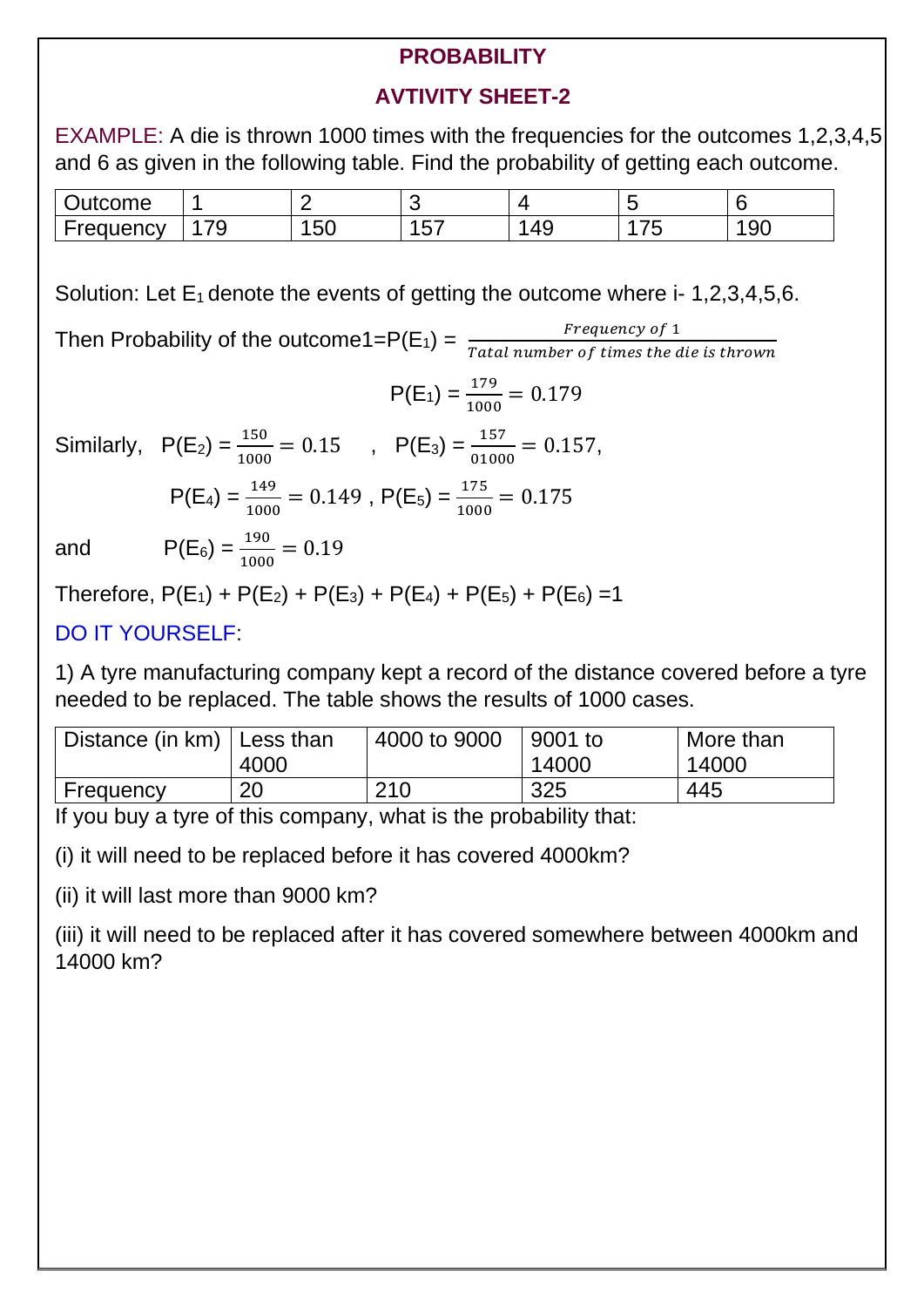# **NUMBER SYSTEM**

| UNIT |  |  |  |
|------|--|--|--|
|      |  |  |  |

| 1) Express 0.47 in $\frac{p}{q}$ form. |  |  |
|----------------------------------------|--|--|
|                                        |  |  |

2) Find the product of  $6\sqrt{5} \times 2\sqrt{5}$  \_\_\_\_\_\_\_\_\_\_\_\_\_.

3)Represent  $\sqrt{2}$  on a number line.

4)Rationalise the denominator and simplify it  $\frac{\sqrt{3} + \sqrt{2}}{\sqrt{3} - \sqrt{2}}$ 

5) Express  $\overline{0.3}$  in  $\frac{p}{q}$  form.

6) Find the decimal expansion of  $\frac{1}{7}$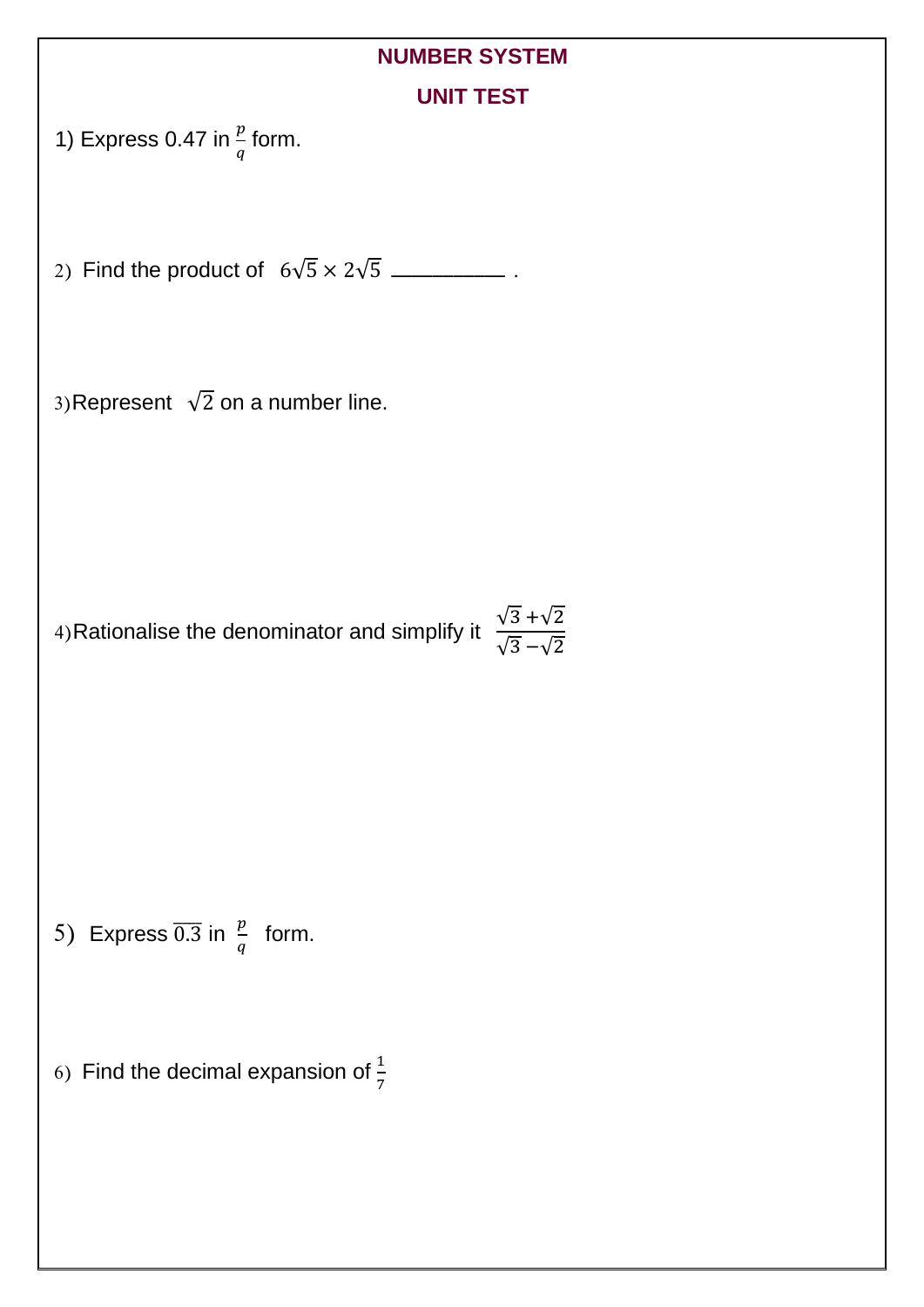| <b>INTRODUCTION TO EUCLID'S GEOMETRY</b>        |  |  |  |
|-------------------------------------------------|--|--|--|
| <b>UNIT TEST</b>                                |  |  |  |
|                                                 |  |  |  |
|                                                 |  |  |  |
|                                                 |  |  |  |
|                                                 |  |  |  |
| 3) What are Axioms?                             |  |  |  |
|                                                 |  |  |  |
|                                                 |  |  |  |
|                                                 |  |  |  |
| 4) What are Postulates?                         |  |  |  |
|                                                 |  |  |  |
|                                                 |  |  |  |
|                                                 |  |  |  |
| 5) Write down any two axioms?                   |  |  |  |
|                                                 |  |  |  |
|                                                 |  |  |  |
|                                                 |  |  |  |
| 6) Write down any two Postulates?               |  |  |  |
|                                                 |  |  |  |
|                                                 |  |  |  |
|                                                 |  |  |  |
|                                                 |  |  |  |
| 7) In the figure if AB=BD the prove that AB=CD. |  |  |  |
|                                                 |  |  |  |
| B<br>Α                                          |  |  |  |
|                                                 |  |  |  |
|                                                 |  |  |  |
|                                                 |  |  |  |
|                                                 |  |  |  |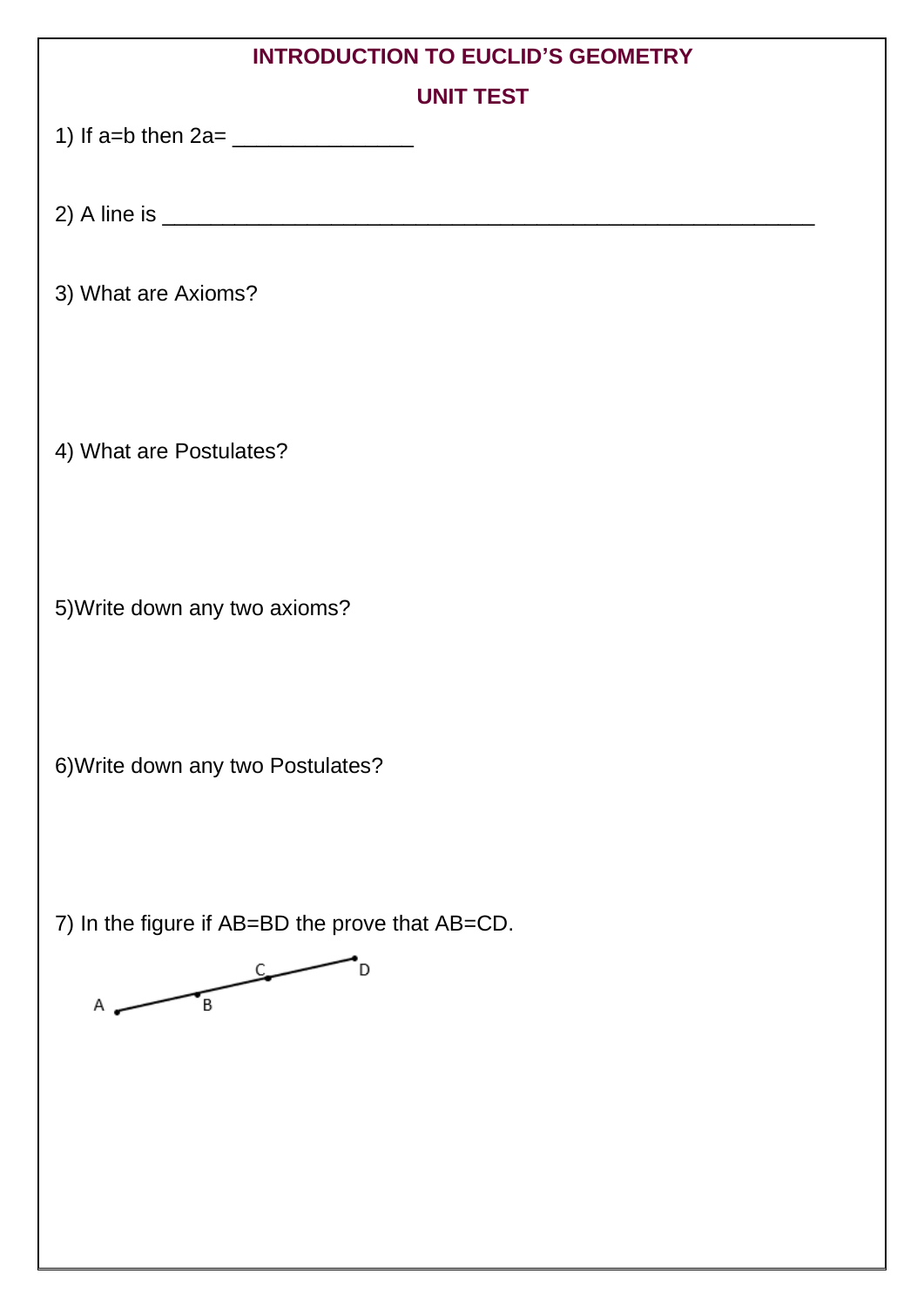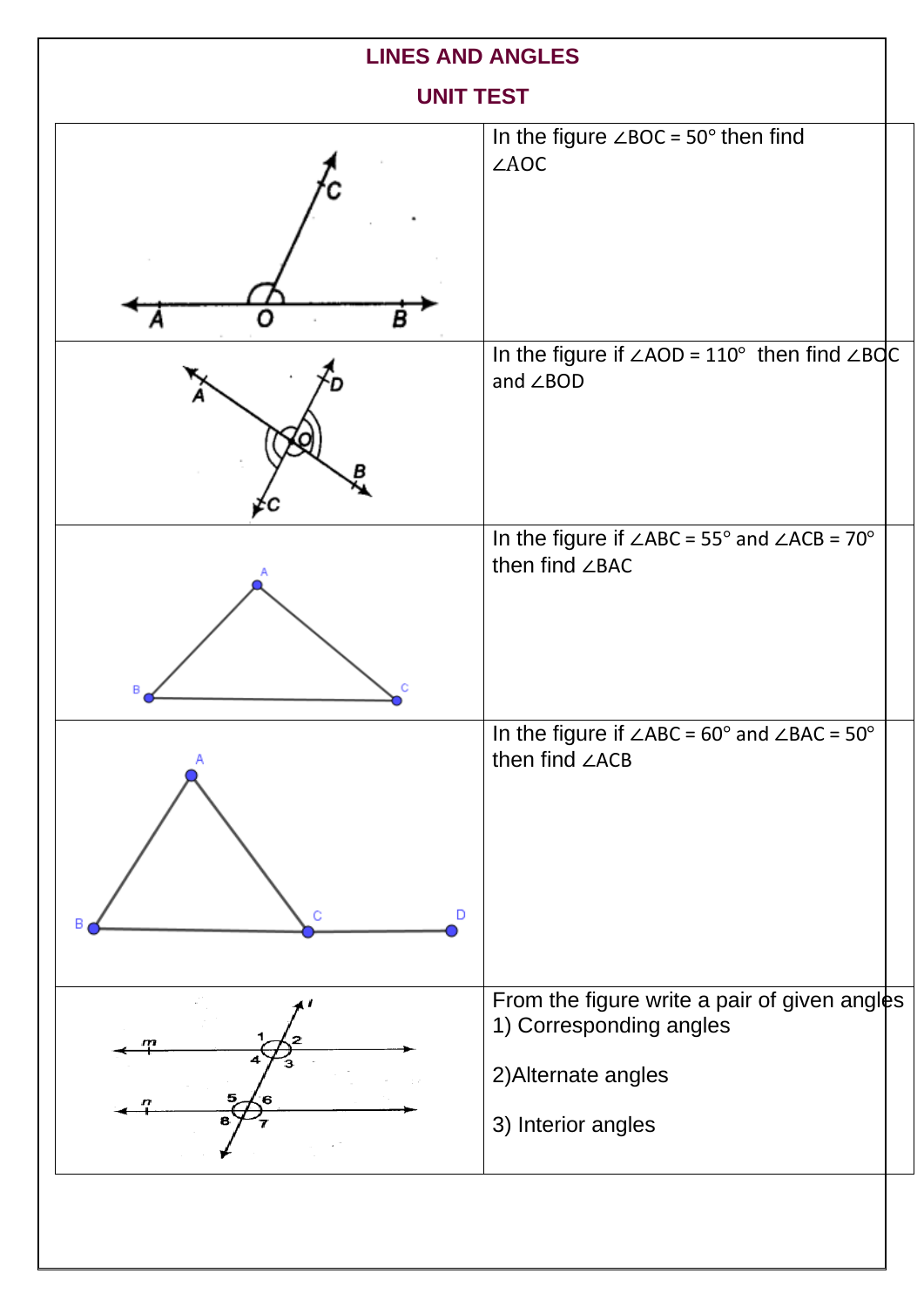#### **POLYNOMIALS**

#### **UNIT TEST**

1.  $P(x) = 2x+3$  is type of polynomial.

2.P(x)=x<sup>3</sup>+3x<sup>2</sup>+2x+5 degree of the equation \_\_\_\_\_\_\_\_\_\_\_\_

3.If  $P(x)=5x+3$  then find value of  $P(2)$ .

4. Find if the roots of the equation  $P(x)=x^2-1$  are  $-1$  and  $+1$ .

5. Divide  $3x^4 - 4x^3 - 3x - 1$  from  $(x - 1)$ 

6. Find the remainder when  $x^4 + x^3 - 2x^2 + x + 1$  is divided by (x-1) without actual division (using remainder theorem).

7. Factorise using suitable identities:  $25a^2 + 20a + 4$ 

8. Write expanded form of  $(x + y + z)^2$ 

9. Expand  $(a - b)^3$ 

10. Find the value of  $(99)^3$  using suitable identities.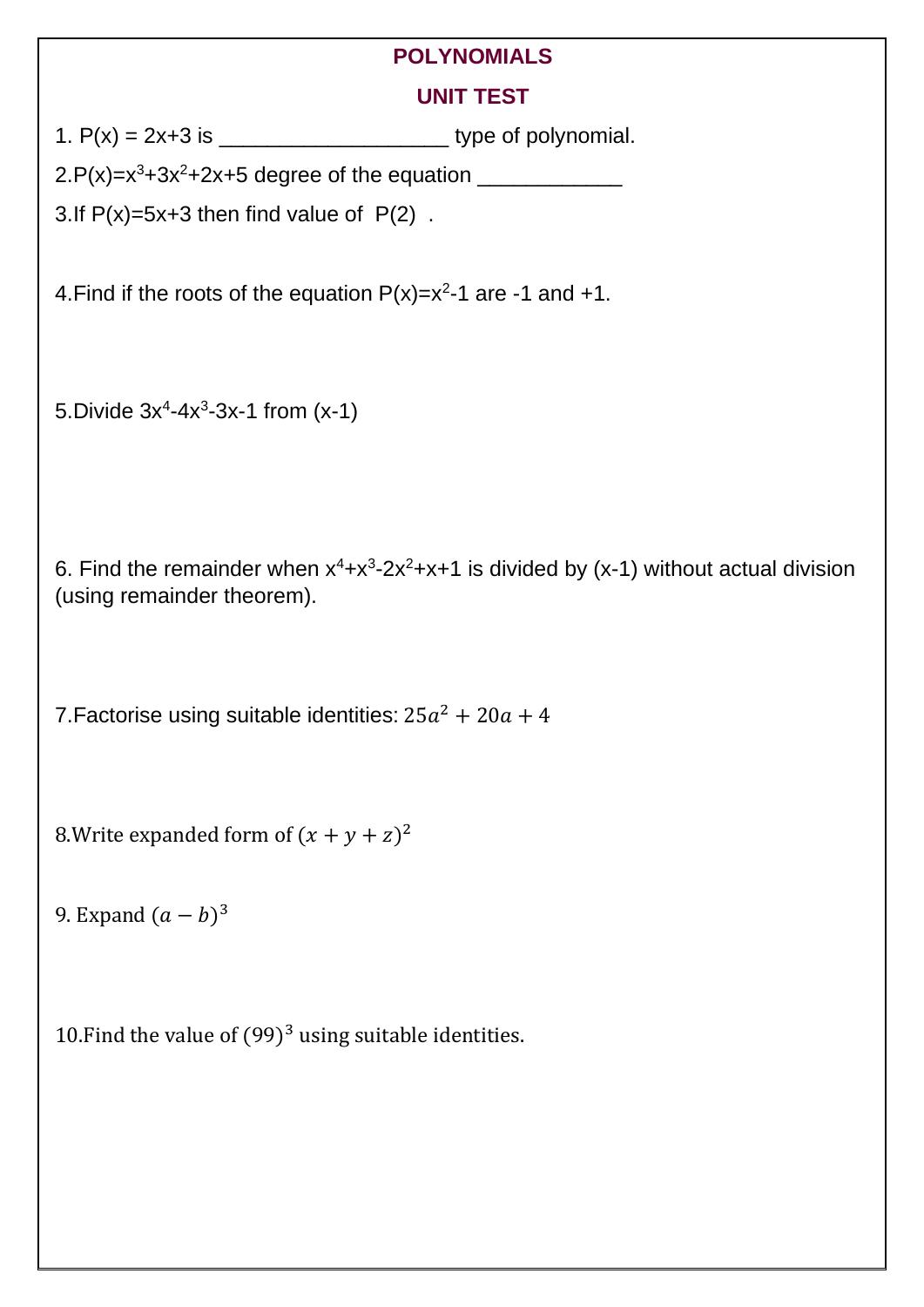







6. Prove that "the angles opposite to equal sides of an isosceles triangle are equal".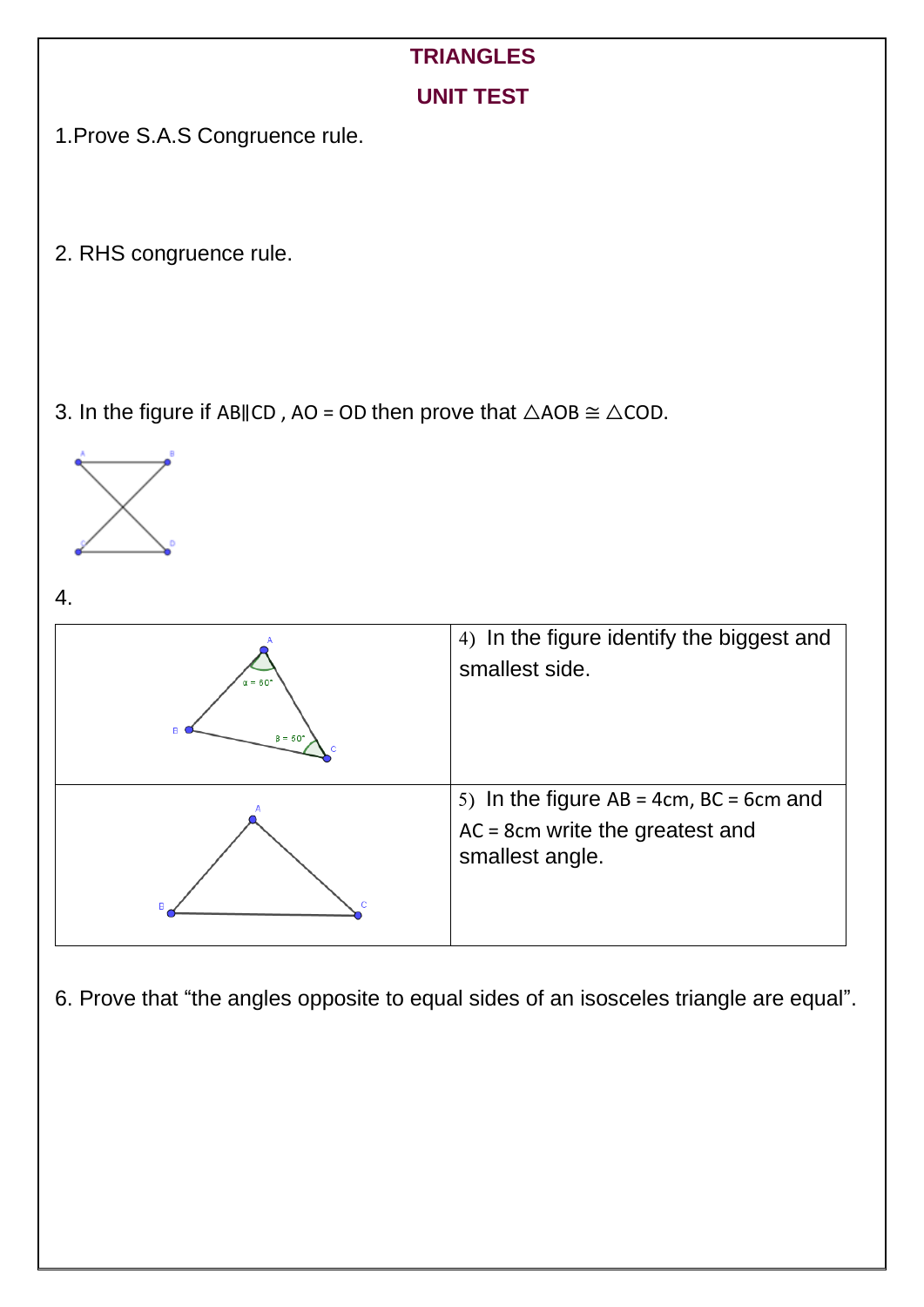| <b>CONSTRUCTIONS</b>                                                                        |                                                               |  |  |  |  |
|---------------------------------------------------------------------------------------------|---------------------------------------------------------------|--|--|--|--|
| <b>UNIT TEST</b>                                                                            |                                                               |  |  |  |  |
| 1) Construct an angle of $60^{\circ}$ at the initial<br>point of a given ray and bisect it. | 2) Construct a perpendicular bisector of<br>line segment 6cm. |  |  |  |  |

3. Construct a triangle ABC in which BC=7cm ∠ABC=70<sup>0</sup> and AB+AC=11 cm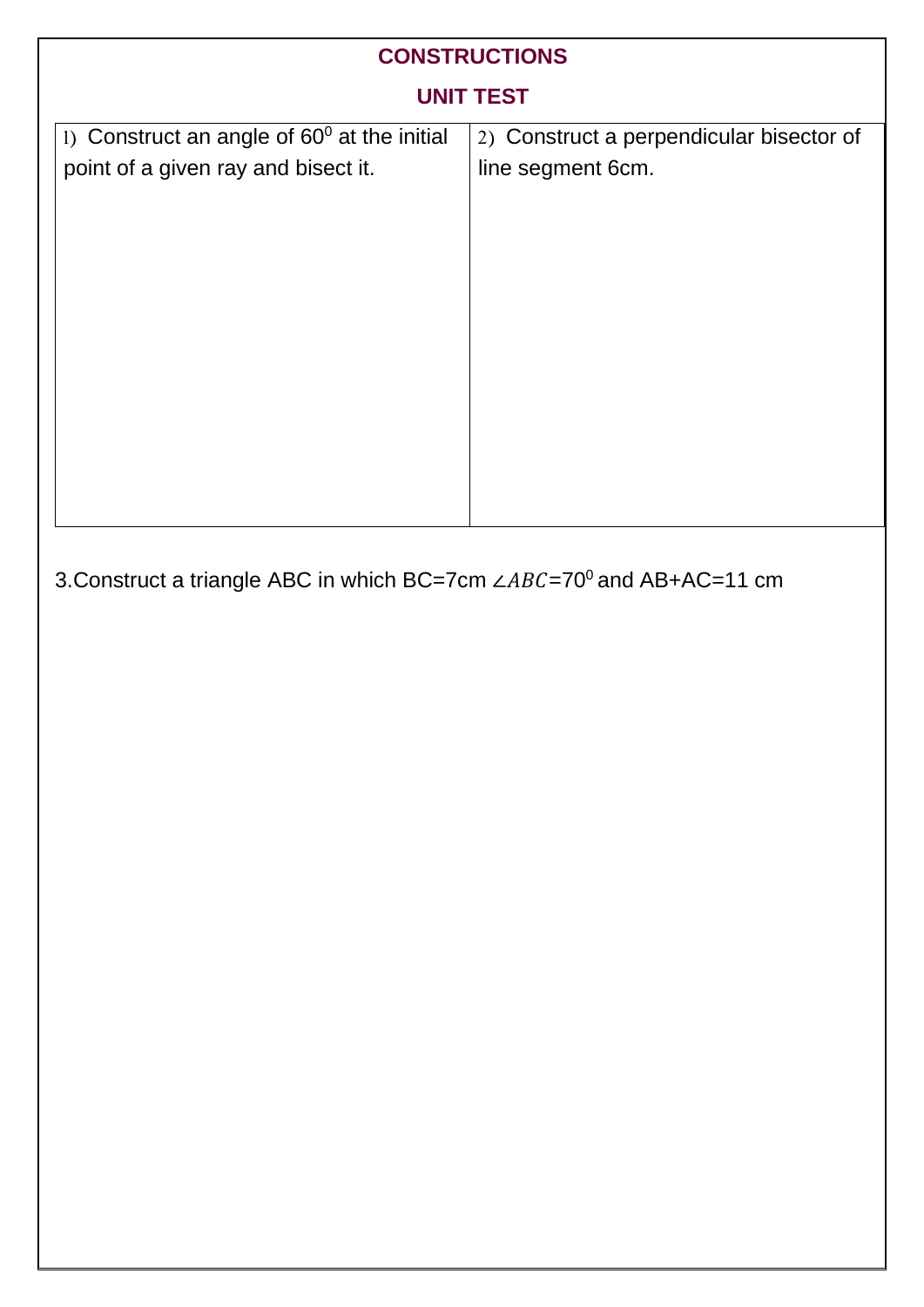4) Construct a triangle ABC in which BC=8cm, ∠ABC=45<sup>0</sup> and AB-AC=3cm.

5) Construct a triangle with its perimeter 12cm and base angles 50<sup>0</sup> and 60<sup>0</sup>.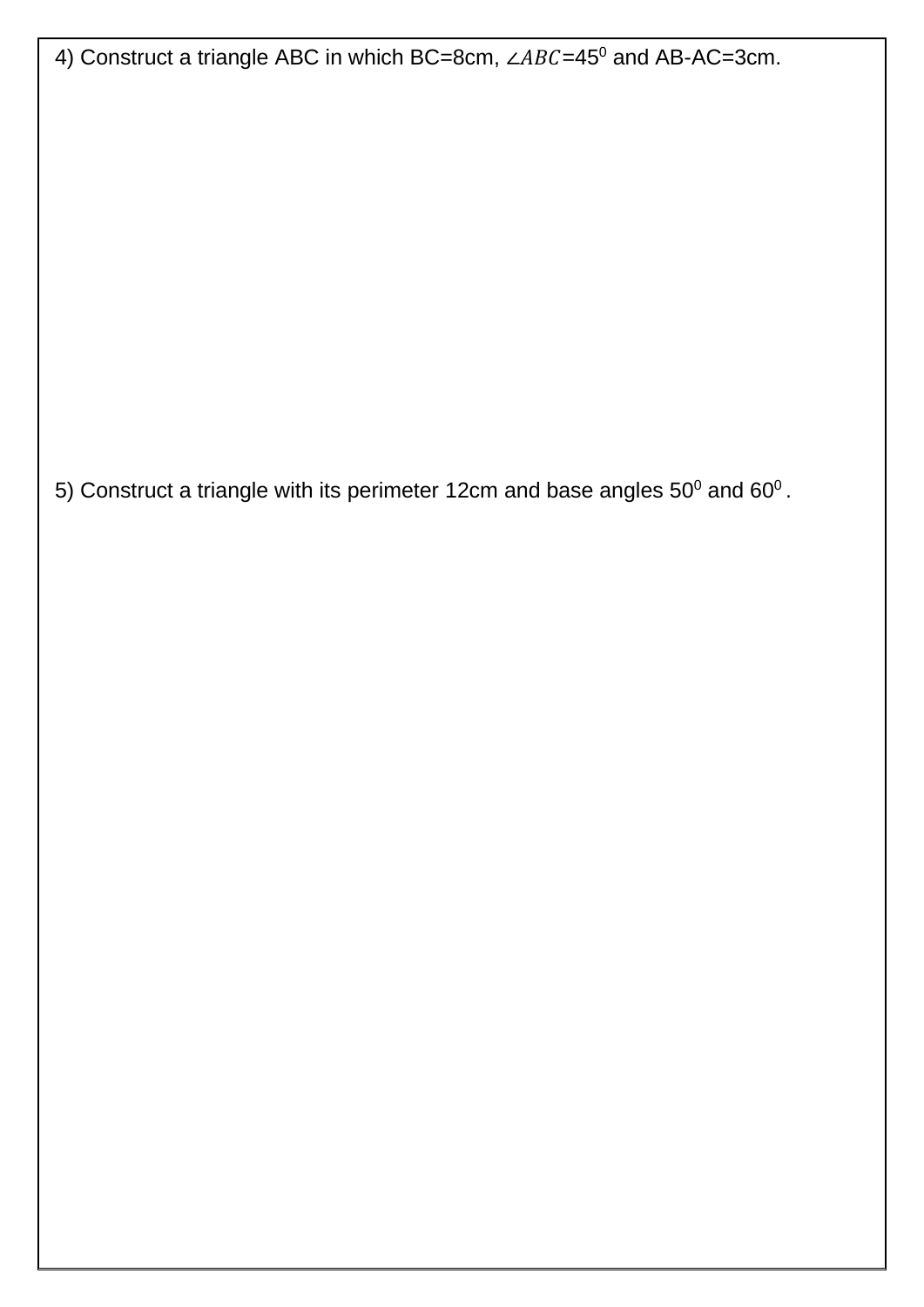## **QUADRILATERALS**

#### **UNIT TEST**

1.What are Quadrilaterals?

2.Mention the properties of quadrilaterals?

#### 3.Mention the types of quadrilaterals for the following.

| Rectangle | Rhombus | Trapizium |
|-----------|---------|-----------|
|           |         |           |
|           |         |           |
|           |         |           |
|           |         |           |

4.Write the properties of the given qudrilaterals.

**Square Parallelogram** 

5.Prove that the diagonals of a parallelogram bisect each other.